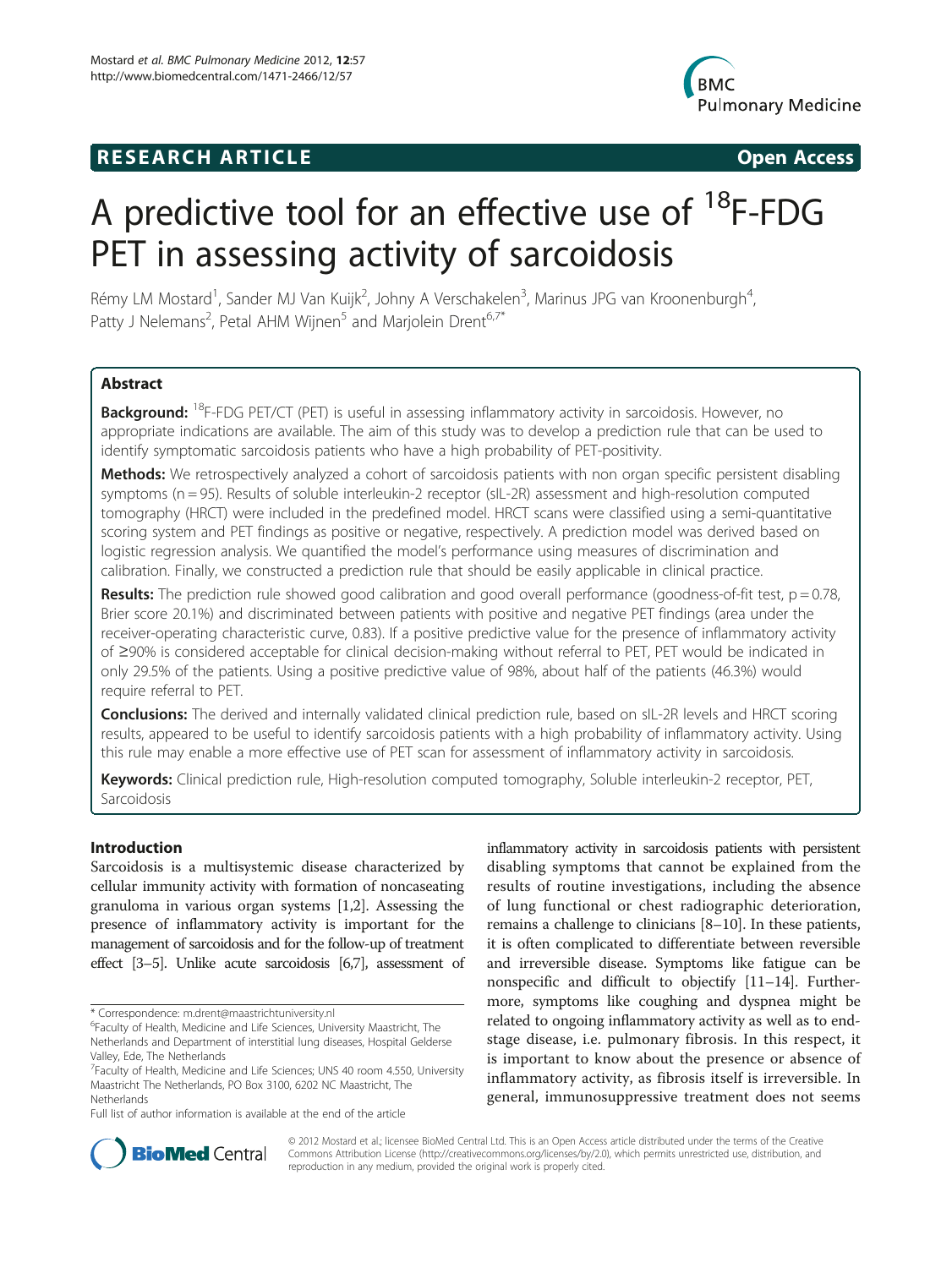beneficial to patients with fibrosis without ongoing inflammatory activity [[11\]](#page-7-0).

Inflammatory activity is characterized by ongoing Tcell and macrophage activity and granuloma formation, reflected by an increase in serological markers of inflammatory activity, i.e. angiotensin-converting enzyme (ACE), soluble interleukin-2 receptor (sIL-2R) and neopterin, or abnormalities of glucose metabolism [[7,15,16\]](#page-7-0). <sup>18</sup> F-FDG PET/CT (PET) is used to detect high glucose metabolism and has been shown to be useful for the assessment of inflammatory activity in sarcoidosis [\[7,17](#page-7-0)–[22](#page-7-0)]. Previous studies found that elevated serological inflammatory markers, abnormalities on high-resolution computed tomography (HRCT) and impaired lung function were associated with PET-positivity [[7,8,23,24\]](#page-7-0). In addition, diffusely increased metabolic activity in the lung parenchyma was found to predict a future deterioration of diffusion capacity for carbon monoxide (DLCO) when untreated [[24\]](#page-7-0).

It is important to gain knowledge and understanding about the appropriate use of this new technique for assessment of inflammatory activity in clinical practice [[21,22](#page-7-0)]. This means that, in view of the radiation dose and costs, defining appropriate indications for PET-scanning is vital. Therefore, the aim of this study was to develop a prediction rule that can be used in clinical practice to identify symptomatic sarcoidosis patients for whom there is a high probability that PET will show the presence of inflammatory activity.

We reviewed the medical records of all sarcoidosis patients referred to the interstitial lung disease service (ild care team) of the department of Respiratory Medicine at the Maastricht University Medical Centre (Maastricht, The Netherlands), a tertiary referral center, between June 2005 and September 2010. The study included all patients who underwent laboratory and lung function testing, HRCT, as well as a PET scan  $(n = 106)$ . The indication for performing PET was the presence of non organ specific disease-related disabling symptoms persisting for at least one year. Non organ specific persistent disabling symptoms were defined as the presence of more than one symptom that had substantial influence on quality of life, and that could not be explained from the results of routine investigations, including the absence of lung functional or chest radiographic deterioration. The symptoms had to be present for at least one year and included fatigue (Fatigue Assessment Scale [FAS] ≥22) [[25](#page-7-0)], symptoms compatible with small fiber neuropathy (SFN; SFN Screenings List [SFNSL] score ≥11) [[26\]](#page-7-0), arthralgia and/or muscle pain, dyspnea (MRC dyspnea scale ≥3), exercise intolerance or coughing. Laboratory and lung function testing were performed within a 2-week interval before or after the HRCT. PET scans were made within a

3-months interval before or after the HRCT, without changing the therapy during this period. The diagnosis was based on consistent clinical features and bronchoalveolar lavage (BAL) fluid analysis results, according to the international guidelines. The diagnosis was confirmed histological, demonstrating noncaseating epitheloid cell granulomas, in most cases (75%) [[1\]](#page-7-0). Patients with known co-morbid conditions associated with positive PET findings were excluded. This meant that five patients with common variable immunodeficiency (CVID), five patients with malignancies and one patient with both rheumatoid arthritis and amyloidosis were excluded. After exclusion based on these criteria, 95 patients were selected. The study protocol was approved by the Medical Research Ethics Committee of the Maastricht University Medical Centre (MEC number 04.145.11).

## Laboratory and lung function tests

Serum levels of sIL-2R were analyzed using commercially available Diaclone ELISA kits (Sanquin, Amsterdam, The Netherlands) and considered elevated if  $>3154$  pg·mL<sup>-1</sup>. Other laboratory analysis and lung function tests were performed as described previously [\[8\]](#page-7-0).

#### Imaging

Thin-section scans with 1-mm collimation were obtained at 10-mm intervals through the chest (Somaton Plus, Siemens, Erlangen, Germany). The scanning parameters included 137 kVP, 255 mA, and 1-s scanning time. Both mediastinal (width 400 HU, level 40 HU) and lung (width 1600 HU, level -800 HU) window images were obtained. Scans were reconstructed with a high-frequency reconstruction algorithm.

A whole body <sup>18</sup> F-FDG PET/CT scan was performed using a Gemini<sup>®</sup> PET/CT (Philips Medical Systems) scanner with time-of-flight (TOF) capability and a 64-slice Brilliance CT scanner. Patients were fasting for at least 6 hours before the examination. In all patients blood glucose was measured to ensure that the blood glucose was below 10 mmol $\cdot$ L<sup>-1</sup>.<sup>18</sup> F-FDG (GE Health, Eindhoven, The Netherlands) was injected intravenously and followed by physiologic saline (10 mL). The injected total activity of FDG depended on the weight of the patient. Mean injected dose was: 200 MBq. After a resting period of 45 minutes (time needed for uptake of FDG) PET and CT images were acquired from the head to the feet. A low-dose CT scan was performed without intravenous contrast and was used for attenuation correction of the PET images. The PET images were acquired in 5 minute bed positions. The complete PET data set was reconstructed iteratively with a reconstruction increment of 5 mm to provide isotropic voxel.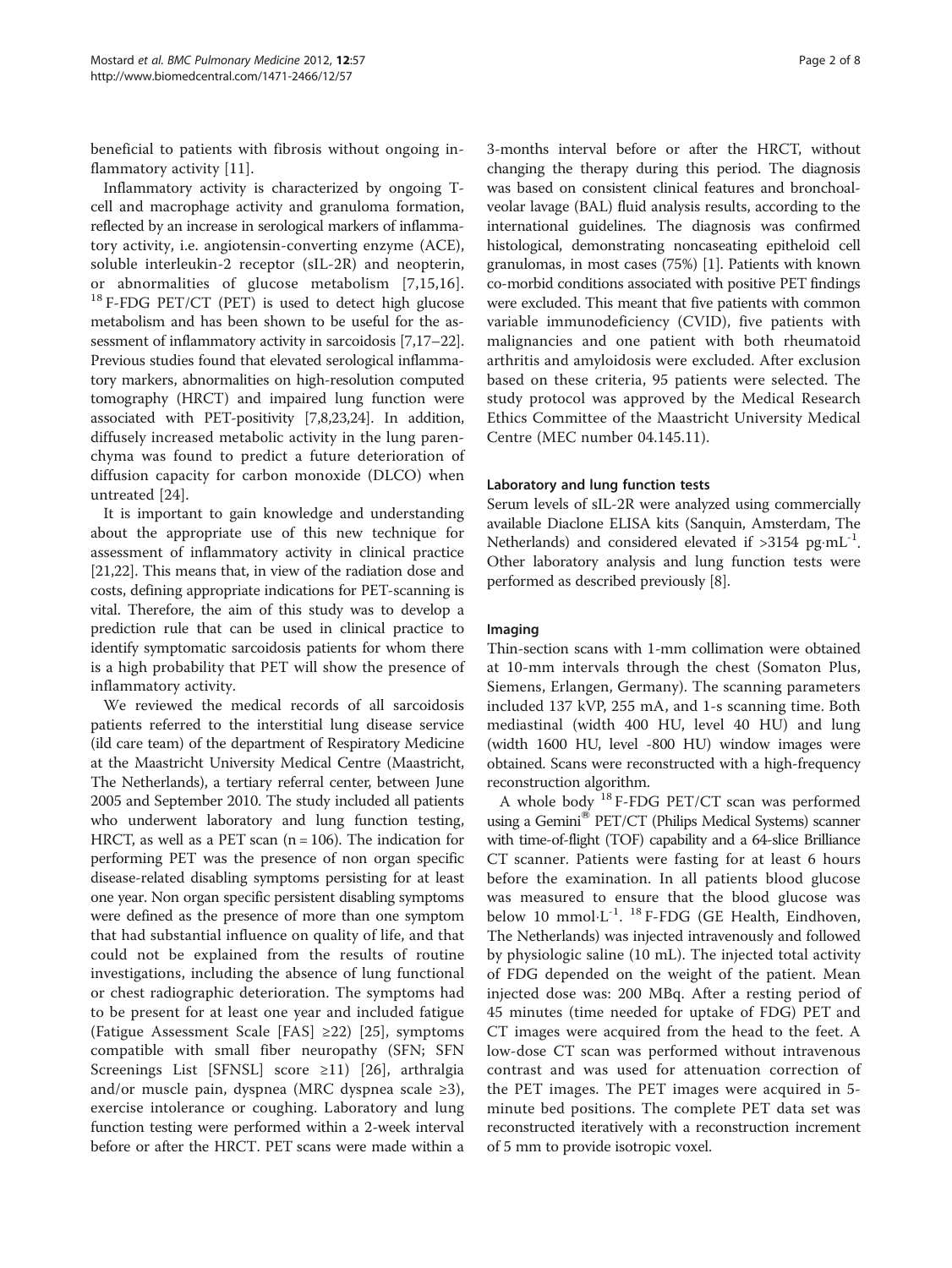#### Image analysis

An experienced thoracic radiologist (JV), blinded to the patient's clinical history and to the PET findings, classified the scans of both lungs using a semi-quantitative HRCT scoring system that has been described by Oberstein et al. [[27](#page-7-0)] and that has been used in previous studies by our group (a detailed description of this scoring system is shown in the [Appendix](#page-6-0)) [\[28\]](#page-7-0).

All PET scans were interpreted by an experienced nuclear medicine physician (MvK), blinded to the patient's clinical history and to the HRCT findings. PET findings in the lungs, lymph nodes, or other soft tissues or bones were scored as either positive or negative. A positive PET scan interpretation was performed visually, with a threshold standardized uptake value (SUVmax) ≥2.5. <sup>18</sup> F-FDG uptake was quantified by drawing a region of interest around the area of pathology of the co-registered transaxial slice. SUVmax was calculated as the maximal pixel activity within the region of interest.

Inter-reader reliability of both the total HRCT score and the simple PET classification system had already demonstrated good agreement in the above-mentioned studies with the same observers (with weighted kappa values of 0.99 and 1.00, respectively) [[8,28\]](#page-7-0). Accordingly, a single radiologist and a single nuclear physician were regarded as sufficient in the present study.

# Potential predictors

Because of the limited number of patients with a negative PET scan (the least frequent outcome in this study) and the usual recommendation to include one predictor for at least ten events, we had to select the two predictors with the strongest associations with PET-positivity [[29](#page-7-0)]. Based on the results of recent studies, the following clinical characteristics were selected in view of their association with PET-positivity: elevated serological inflammatory markers (sIL-2R and neopterin), HRCT abnormalities as assessed by the HRCT scoring system, and lung function tests (forced vital capacity (FVC), DLCO) [\[8,23](#page-7-0)]. Of the serological inflammatory parameters, positive sIL-2R had shown the strongest association with PET-positivity in the previous study [\[8\]](#page-7-0). Neopterin was not added as predictor since neopterin values were missing in almost half of the studied patients. Moreover, from a practical point of view sIL-2R also is preferable considering that in clinical practice accessibility to neopterin measurement is less compared to sIL-2R. Lung function tests and HRCT scoring results were strongly associated with each other [[23\]](#page-7-0) and we decided to include the total HRCT score. In the end, therefore, two potential predictor variables (sIL-2R and total HRCT scoring results) were included in the predefined model.

#### Model development

Missing values were imputed using regression imputation, since the omission of patients who have one or more predictor variables missing from the analysis can cause a considerable loss of precision and may bias results [[30](#page-7-0)–[32\]](#page-7-0). Predefined predictors (sIL-2R and the total HRCT score) were entered into a multivariable logistic regression model with the PET result (positive versus negative) as the dependent variable. As recommended by prediction modeling guidelines, the preselected predictors remained in the model irrespective of statistical significance [\[29](#page-7-0)].

To assess the performance of the final model, we quantified its performance with respect to discrimination and calibration. Discrimination is the model's ability to discriminate between PET-negative and PET-positive patients, quantified as the area under the receiver operating characteristic (ROC) curve [\[33](#page-7-0)]. This can range from 0.5 (no discrimination) to 1.0 (perfect discrimination). Calibration is used to quantify the agreement between the predicted probability and the actual, or observed, frequencies. To this end, we computed the Hosmer and Lemeshow (H-L) goodness-of-fit statistic. A high H-L statistic will yield a low p-value and provides evidence of lack of fit. As a measure of overall performance, we computed the Brier score, which was scaled from 0 to 100%, so it could be interpreted as an r-squared statistic of explained variance [\[34\]](#page-7-0). Statistical analyses were performed using R (version 2.12.2;<http://www.r-project.org>).

# Results

Table [1](#page-3-0) shows a summary of relevant demographic and clinical characteristics of the sarcoidosis patients ( $n = 95$ : 87 Caucasians, 5 of African origin and 3 of Asian origin) categorized by the absence  $(n = 18: 19%)$  or presence (n = 77: 81%) of positive PET findings. The PET-positive group demonstrated significantly higher sIL-2R levels  $(n = 77; 18 (18.9%)$  missing values) and total HRCT scores, but lower DLCO values compared to the PET-negative group. The number of patients with a chest radiography (CXR) stage 0/I was higher in the PET-negative group. In the PET-positive group, 56/77 (73%) patients showed pulmonary PET-positive findings and 61/77 (79%) demonstrated extrathoracic PET-positive findings.

Signs of fibrosis on HRCT were present in 26 patients. Twenty-two (85%) of these patients had positive pulmonary PET findings whereas only four (15%) had negative pulmonary PET findings  $(p = 0.002)$ . Median SUVmax in the former patients was 7.1 (3.1-16.2). Extrathoracic PET-positive findings were present in 18 (82%) and positive serological inflammatory marker testing in 16 (73%), respectively, of those pulmonary PET-positive patients with signs of fibrosis on HRCT.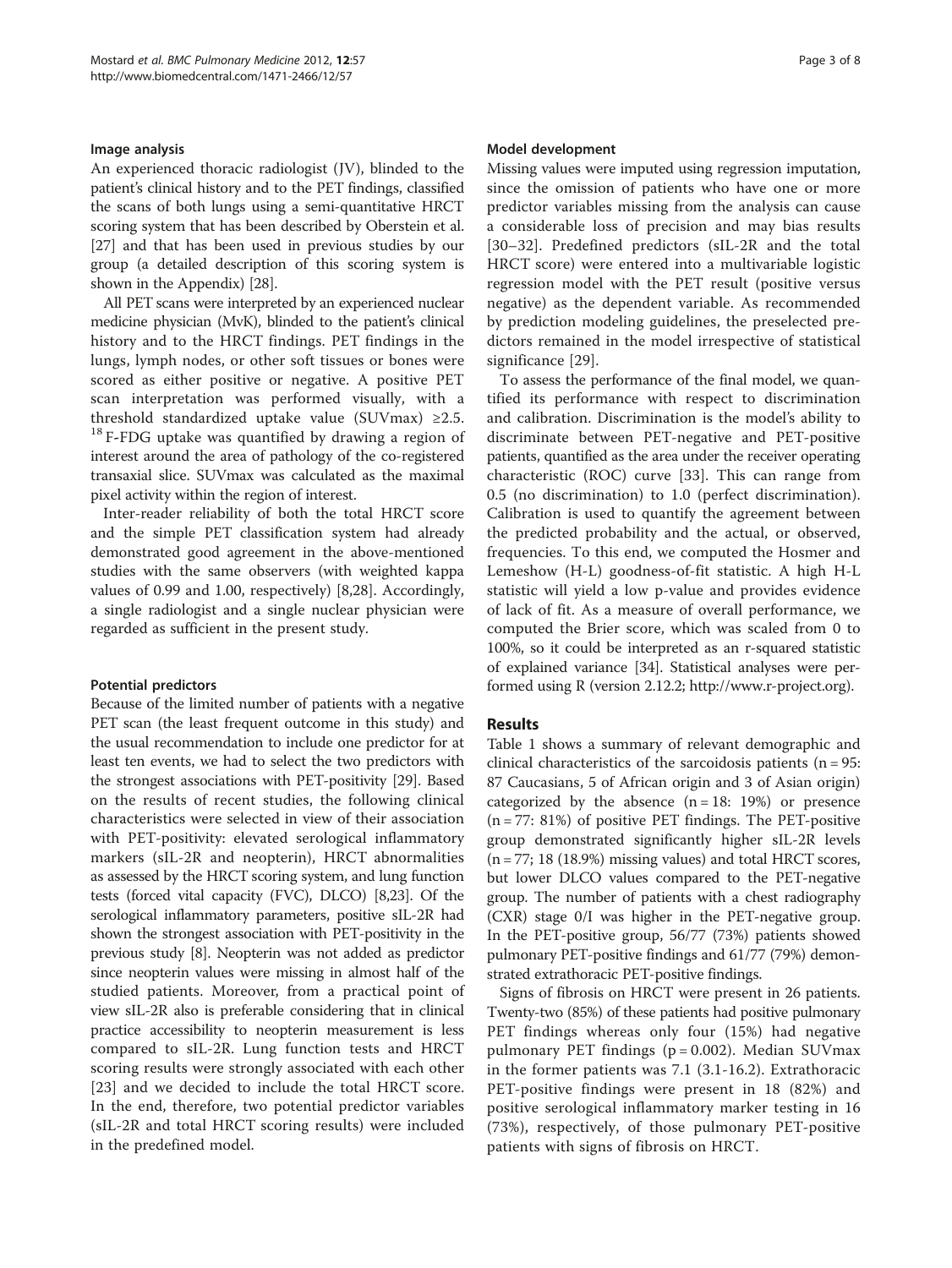<span id="page-3-0"></span>Table 1 Clinical and demographic characteristics of the sarcoidosis patients categorized by absence or presence of positive PET findings

|                               | PET - patients  | PET + patients    | p-value |  |
|-------------------------------|-----------------|-------------------|---------|--|
|                               | $(n = 18)$      | $(n = 77)$        |         |  |
| age (yrs)                     | 46 (22-72)      | 45(24-76)         | 0.585   |  |
| sex (male)                    | 11 (61%)        | 44 (57%)          | 0.762   |  |
| time since diagnosis<br>(yrs) | $4(1-20)$       | $2(1-21)$         | 0.469   |  |
| Therapy total,<br>number (%)  | 6 (33%)         | 20 (26%)          | 0.461   |  |
| 1/2/3/4                       | 3/0/3/0         | 10/1/7/2          | 0.444   |  |
| ACE (9-25 U/L)                | $15(1-29)$      | $18(3-60)$        | 0.136   |  |
| sIL-2R (240-3154 pg/mL)       | 1784 (518-4614) | 3434 (1191-15000) | 0.002   |  |
| Neopterin (<2.5 ng/mL)        | $1.7(0.8-2.6)$  | $2.8(0.7-18.2)$   | 0.030   |  |
| CRP (2-9 µg/mL)               | $6(1-15)$       | $6(1-80)$         | 0.249   |  |
| CXR stage 0/l                 | 12/1            | 18/14             | 0.005   |  |
| CXR stage II/III/IV           | 1/3/1           | 12/8/25           | 0.449   |  |
| Total HRCT score              | $2.9 \pm 3.0$   | $6.0 \pm 3.9$     | 0.002   |  |
| FVC total (% pred)            | $90 \pm 22$     | $91 \pm 22$       | 0.818   |  |
| CXR I-II                      | $94 \pm 24$     | $103 \pm 15$      | 0.174   |  |
| CXR II-IV                     | $79 \pm 14$     | $83 \pm 22$       | 0.741   |  |
| DLCO total (% pred)           | $78 + 18$       | $69 \pm 20$       | 0.046   |  |
| CXR I-II                      | $79 \pm 17$     | $80 \pm 17$       | 0.888   |  |
| CXR II-IV                     | $71 \pm 19$     | $60 \pm 19$       | 0.234   |  |

Data are presented as median with range in parentheses; mean  $\pm$  SD; absolute numbers or percentages if appropriate. PET: positron emission tomography; -: negative; +: positive; n:number; yrs: years; therapy total: total number of patients treated at time of PET scanning; 1: prednisone monotherapy; 2: methotrexate monotherapy; 3: prednisone and methotrexate combination therapy; 4: methotrexate and infliximab combination therapy; ACE: serum angiotensin-converting enzyme; sIL-2R: soluble interleukin-2 Receptor; CRP: C-reactive protein; CXR: chest radiography; HRCT: high-resolution computed tomography; FVC: forced vital capacity; % pred: percentage of predicted values; DLCO: diffusion capacity for carbon monoxide. p < 0.05 was considered to indicate significance.

#### Derivation of the scores in the prediction rule

Table 2 shows the regression coefficients and odds ratios as derived from the original prediction model for the probability of a positive PET result, and a validated model



after the bootstrap validation. The bootstrap validation yielded a shrinkage factor of 0.93, which was used to adjust the regression coefficients for overfitting. The formula in table 2 allows predicted probabilities to be calculated for future patients. Figure 1 shows the ROC curve of the internally validated model. The area under the curve was 0.83 (95% confidence interval  $(CI) = 0.74$ – 0.93) indicating good discriminatory ability. Calibration as quantified using the H–L goodness-of-fit test yielded a p-value of 0.78, and the Brier score was 20.1%, indicating both good calibration and good overall performance.

To improve feasibility of the prediction rule in clinical practice, the rescaled regression coefficients for sIL-2R and the total HRCT score were multiplied by 4 in order to arrive at scores of 8 for a positive sIL-2R result and 1 per unit of the HRCT score, respectively. Hence, the prediction rule score is based on sIL-2R results (0 points

Table 2 Regression coefficients and odds ratios with 95% confidence intervals as derived from the original model and the internally validated model

|                        | Original model                |                      |         | Model after internal validation                                                                                                                                            |                     |  |
|------------------------|-------------------------------|----------------------|---------|----------------------------------------------------------------------------------------------------------------------------------------------------------------------------|---------------------|--|
| Variable               | <b>Regression coefficient</b> | Odds ratio (95% CI)  | p-value | Regression coefficient*                                                                                                                                                    | Odds ratio (95% CI) |  |
| Intercept              | $-0.32$                       | $\sim$               |         | $-0.23$                                                                                                                                                                    | $\sim$              |  |
| Elevated sIL-2R levels | 1.98                          | $7.27(1.86 - 28.40)$ | 0.004   | 1.85                                                                                                                                                                       | $6.33(1.73-28.17)$  |  |
| Total HRCT score       | 0.24                          | $1.27(1.06 - 1.52)$  | 0.011   | 0.22                                                                                                                                                                       | 1.25 (1.04-1.50)    |  |
|                        |                               |                      |         | To calculate the absolute risk of a positive PET result: $P_{(PET\text{-}positive)} = (1 / (1 + \exp(-(0.23 + 1.85 * \text{slL} - 2R + 0.22 * \text{HRT score}))) * 100\%$ |                     |  |

CI: confidence interval; sIL-2R: soluble interleukin-2 Receptor; HRCT: high-resolution computed tomography; PET: positron emission tomography.<br>\* Regression coefficients after adjustment for overfitting by shrinkage (shrink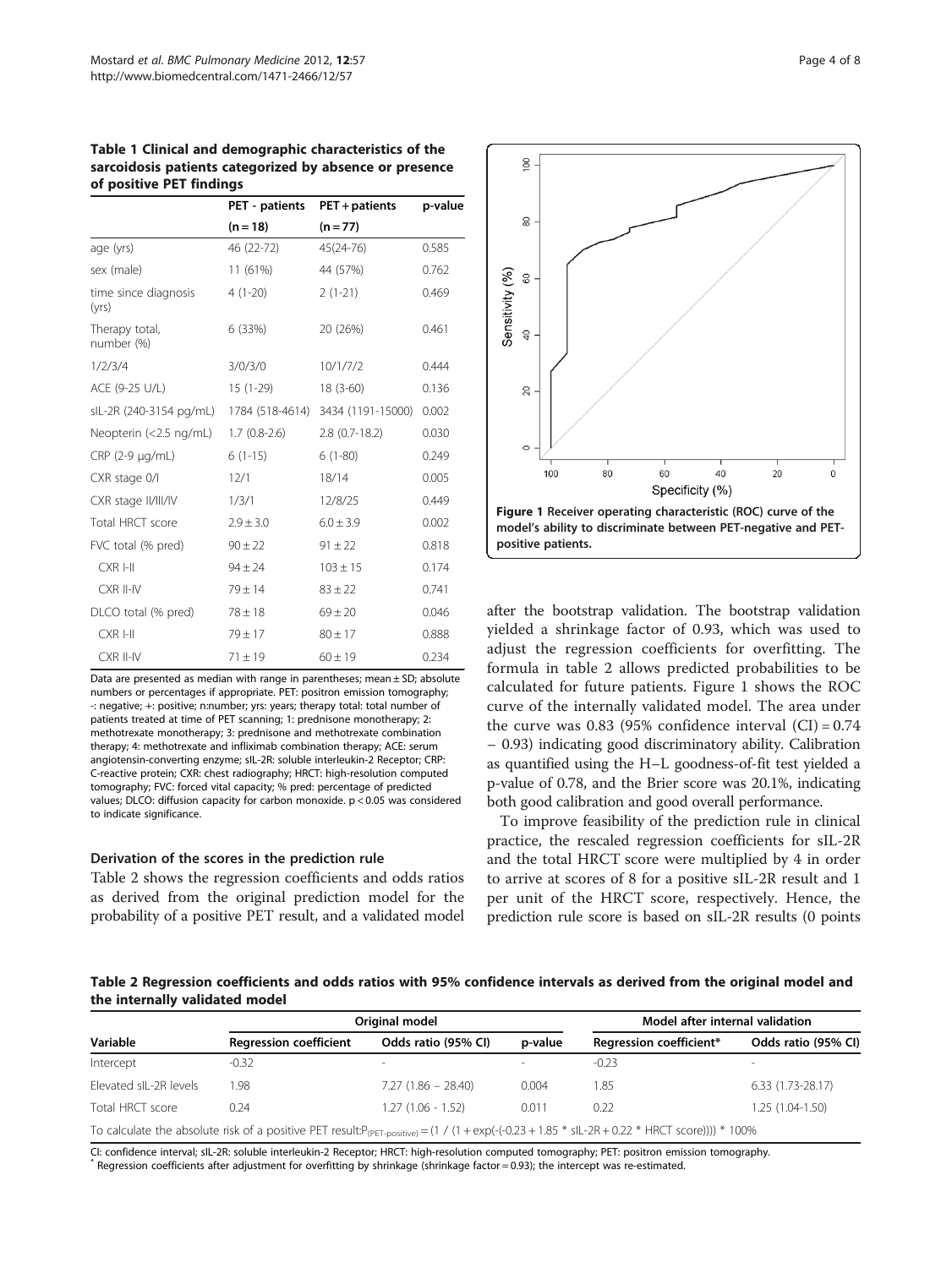<span id="page-4-0"></span>for a negative result and 8 points for a positive result) and total HRCT score (0-18 points). For example, the prediction rule score for a patient with a positive sIL-2R result and a total HRCT score of 5 would be  $13(8+5)$  points.

The implications of using the prediction rule in clinical practice are shown in table 3. The right column displays the number and percentage of patients that would have an indication to be referred for PET using consecutive cut-off points for the prediction rule score. No data above a prediction rule score of 21 points are displayed, since this was the highest prediction score observed in the included patients. As this table shows, a prediction rule score of ≥6 points (which can be attained with a positive sIL-2R result only) is associated with a positive predictive value of ≥91.0% for the presence of inflammatory activity, whereas the negative predictive value would be 42.9% in this case. If a positive predictive value of ≥90% is considered acceptable for clinical decision-making without referral to PET, only patients with a score <6 (29.5% (28/95)) would have to be referred for PET (table 3, right column). Using a somewhat higher cut-off value of ≥10 points yields a positive predictive value ≥98%, and about half of the patients (46.3%) would require referral to PET.

Figure [2](#page-5-0) provides a graphical representation of the predicted values and their 95% CIs. The probability can also be calculated using the formula given in table [2](#page-3-0).

#### **Discussion**

In the present study, we developed an internally validated clinical prediction rule that appeared to be useful to identify symptomatic sarcoidosis patients in whom the presence of inflammatory activity is highly likely. This clinical prediction rule is based on sIL-2R (positive/ negative) and HRCT results. Inflammatory activity was regarded as present if PET findings were positive.

To the best of our knowledge, this is the first clinical prediction rule to predict inflammatory activity in sarcoidosis patients that has been constructed according to

Table 3 Sensitivity, specificity, and positive and negative predictive values for PET-positivity at consecutive cut-off points of the prediction rule score

| <b>Prediction rule</b><br>cut-off point* | Sensitivity (%)** | Specificity (%)** | Positive predictive value (%)** | Negative predictive value (%)** | <b>Patients referred</b><br>for PET (%)*** |
|------------------------------------------|-------------------|-------------------|---------------------------------|---------------------------------|--------------------------------------------|
| 0                                        | 100 (77/77)       | 0(0/18)           | 81 (77/95)                      |                                 | 0(95)                                      |
|                                          | 94.8 (73/77)      | 27.8 (5/18)       | 84.8 (73/86)                    | 55.5 (5/9)                      | 9.5(9/95)                                  |
| 2                                        | 93.5 (72/77)      | 33.3 (6/18)       | 85.7 (72/84)                    | 54.5 (6/11)                     | 11.6 (11/95)                               |
| 3                                        | 90.9 (70/77)      | 38.9 (7/18)       | 86.4 (70/81)                    | 50.0 (7/14)                     | 14.7 (14/95)                               |
| 4                                        | 85.7 (66/77)      | 55.6 (10/18)      | 89.2 (66/74)                    | 47.6 (10/21)                    | 22.1 (21/95)                               |
| 5                                        | 81.8 (63/77)      | 55.6 (10/18)      | 88.7 (63/71)                    | 41.7 (10/24)                    | 25.3 (24/95)                               |
| 6                                        | 79.2 (61/77)      | 66.7 (12/18)      | 91.0 (61/76)                    | 42.9 (12/28)                    | 29.5 (28/95)                               |
| 7                                        | 77.9 (60/77)      | 72.2 (13/18)      | 92.3 (60/65)                    | 43.3 (13/30)                    | 31.6 (30/95)                               |
| 8                                        | 76.6 (59/77)      | 72.2 (13/18)      | 92.2 (59/64)                    | 41.9 (13/31)                    | 32.6 (31/95)                               |
| 9                                        | 72.7 (56/77)      | 83.3 (15/18)      | 94.9 (56/59)                    | 41.7 (15/36)                    | 37.9 (36/95)                               |
| 10                                       | 64.9 (50/77)      | 94.4 (17/18)      | 98.0 (50/51)                    | 38.6 (17/44)                    | 46.3 (44/95)                               |
| 11                                       | 53.2 (41/77)      | 94.4 (17/18)      | 97.6 (41/42)                    | 32.0 (17/53)                    | 55.8 (53/95)                               |
| 12                                       | 48.1 (37/77)      | 94.4 (17/18)      | 97.4 (37/38)                    | 29.8 (17/57)                    | 60.0 (57/95)                               |
| 13                                       | 41.6 (32/77)      | 94.4 (17/18)      | 97.0 (32/33)                    | 27.4 (17/62)                    | 65.3 (62/95)                               |
| 14                                       | 35.1 (27/77)      | 94.4 (17/18)      | 96.4 (27/28)                    | 25.4 (17/67)                    | 70.5 (67/95)                               |
| 15                                       | 27.3 (21/77)      | 100 (18/18)       | 100 (21/21)                     | 24.3 (18/74)                    | 77.9 (74/95)                               |
| 16                                       | 24.6 (19/77)      | 100 (18/18)       | 100 (19/19)                     | 23.7 (18/76)                    | 80.0 (76/95)                               |
| 17                                       | 20.8 (16/77)      | 100 (18/18)       | 100(16/16)                      | 22.8 (18/79)                    | 83.2 (79/95)                               |
| 18                                       | 13.0 (10/77)      | 100 (18/18)       | 100 (10/10)                     | 21.2 (18/85)                    | 89.5 (85/95)                               |
| 19                                       | 7.8(6/77)         | 100 (18/18)       | 100(6/6)                        | 20.2 (18/89)                    | 93.7 (89/95)                               |
| 20                                       | 7.8(6/77)         | 100 (18/18)       | 100(6/6)                        | 20.2 (18/89)                    | 93.7 (89/95)                               |
| 21                                       | 3.9(3/77)         | 100 (18/18)       | 100(3/3)                        | 19.6 (18/92)                    | 96.8 (92/95)                               |

\*Patients were considered test-positive if the prediction rule score was at or above this level.

\*\*Data in parentheses represent proportions.

\*\*\*Number of patients that would have been indicated for referral to PET if the prediction rule score was at or above the corresponding level.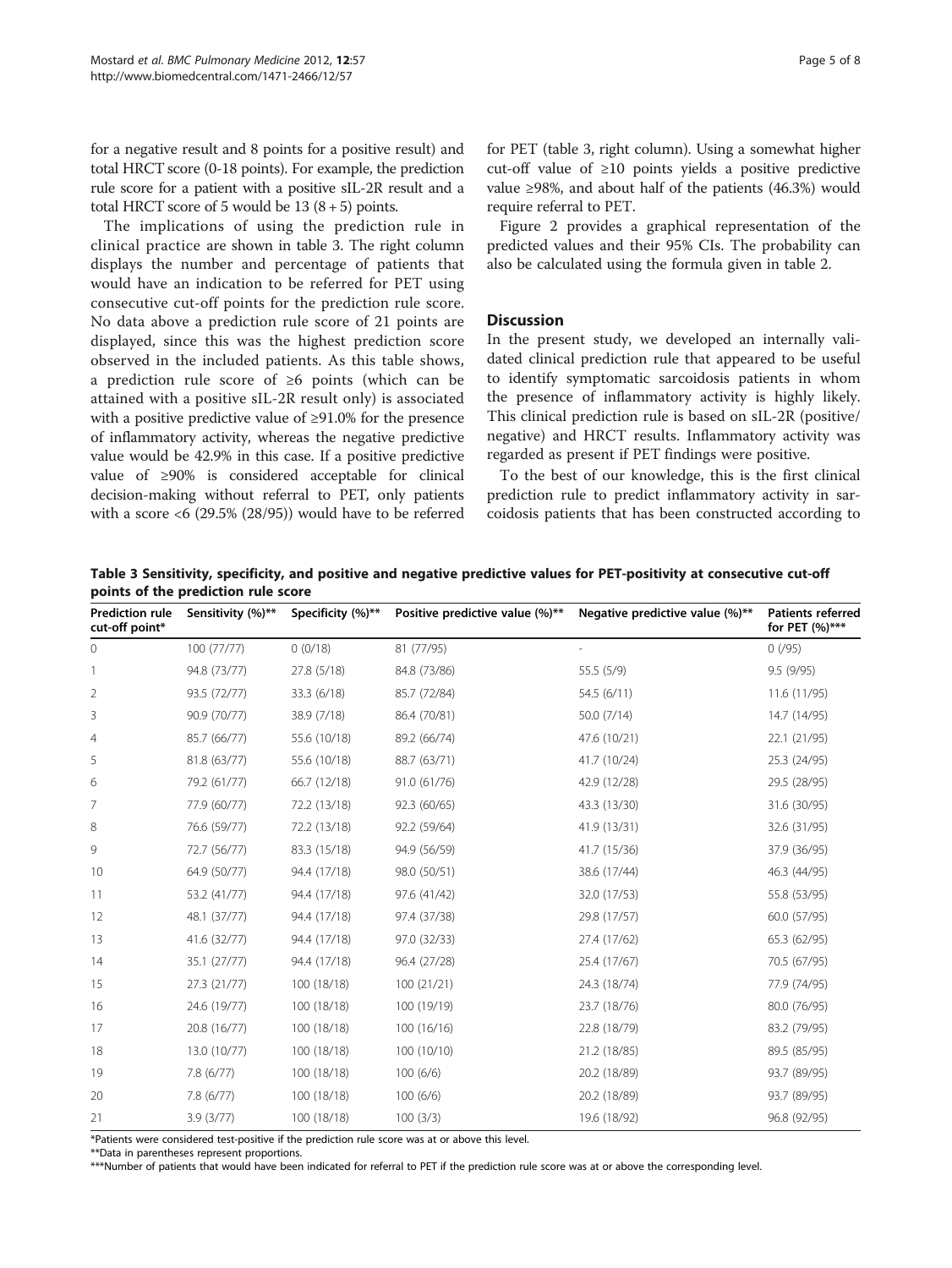<span id="page-5-0"></span>

the methodological standards for clinical prediction rules.

In general, assessment of inflammatory activity is vital in the management of sarcoidosis, and is especially necessary to monitor the course of sarcoidosis and guide therapeutic strategies [\[3](#page-7-0)–[5\]](#page-7-0). The presence of inflammatory activity is considered to indicate persistent evolution of the disease and may therefore be a target for therapy. The presence of inflammatory activity can be regarded as certain in case CXR findings or lung function test results provide evidence of disease progression [\[4](#page-7-0)]. However, the management of patients with non organ specific persistent disabling symptoms requires reliable and clinically useful markers of inflammatory activity. PET has been shown to be a very sensitive technique to assess inflammatory activity in sarcoidosis [[7,17](#page-7-0)–[20](#page-7-0)]. Several reports demonstrated a significant reduction of FDG uptake after the initiation or modification of treatment in sarcoidosis patients [[5,17,18,35,36](#page-7-0)]. Keijsers et al. [\[5\]](#page-7-0) demonstrated that changes in PET imaging in a small cohort of sarcoidosis patients treated with infliximab correlated with clinical improvement. Another study showed that diffuse pulmonary parenchymal activity in sarcoidosis patients, as imaged by  $^{18}$  F-FDG PET, predicted a future deterioration of DLCO when medical treatment was withheld, while treatment significantly improved lung function [\[24\]](#page-7-0).

In the present study, a high frequency of both pulmonaryand extrathoracic PET-positivity as well as serological signs of inflammatory activity was established in the majority of patients. Even most sarcoidosis patients with signs of pulmonary fibrosis demonstrated positive pulmonary PET findings and extrathoracic PET-positive findings (82%) and increased serological inflammatory markers (73%). These findings strongly suggest that PET-positive findings in sarcoidosis patients with CXR stage IV are related to inflammatory activity.

This supports the value of PET, even in patients with signs of pulmonary fibrosis [\[8,23](#page-7-0)]. Deciding which sarcoidosis patients with signs of pulmonary fibrosis may benefit from pharmacological treatment remains a challenge to clinicians, as it is not always clear whether respiratory symptoms in these patients are a result of organ damage or due to ongoing inflammation or both. To date, there is no medication with the capability of reversing fibrosis, but treatment might arrest fibrosis of reversible granulomas that persist among the fibrotic elements [[37\]](#page-7-0). Teirstein et al. [\[17](#page-7-0)] reported a response to therapy in PET-positive patients, including patients with radiographic stage IV, with partial clearing of the parenchymal radiographic abnormalities, improvement in pulmonary function and decreased hypermetabolism by repeated PET. Furthermore, detecting extrathoracic inflammatory lesions may also provide an explanation for (mainly extrathoracic) symptoms [\[8](#page-7-0)].

The question can be raised which patients might benefit from having a PET scan [\[21,22\]](#page-7-0). Until now, there have been no guidelines for selecting those patients with non organ specific persistent disabling symptoms for whom PET might offer added value in the assessment of inflammatory activity. The prediction rule developed in the present study proved to be able to distinguish between patients with positive and negative PET findings. Applying this simple prediction rule quantifies the probability that inflammatory activity will be established by PET. As presented in table [3](#page-4-0), PET would only be indicated in less than one third of the patients in our study if a positive predictive value for the presence of inflammatory activity (PET-positivity) of ≥90% is considered acceptable for clinical decision making without referral to PET. This predictive value was reached with a positive sIL-2R result alone (8 points; positive predictive value 92.2%). Among patients with a normal sIL-2R level, PET appeared only to be indicated in those with a total HRCT score of <6 points (positive predictive value <90%). If a positive predictive value of approximately 100% is considered desirable, a cut-off value of <10 points can be used (positive predictive value <98%) in deciding whether to refer patients to PET. In this case, referral to PET would be indicated in about half of the patients.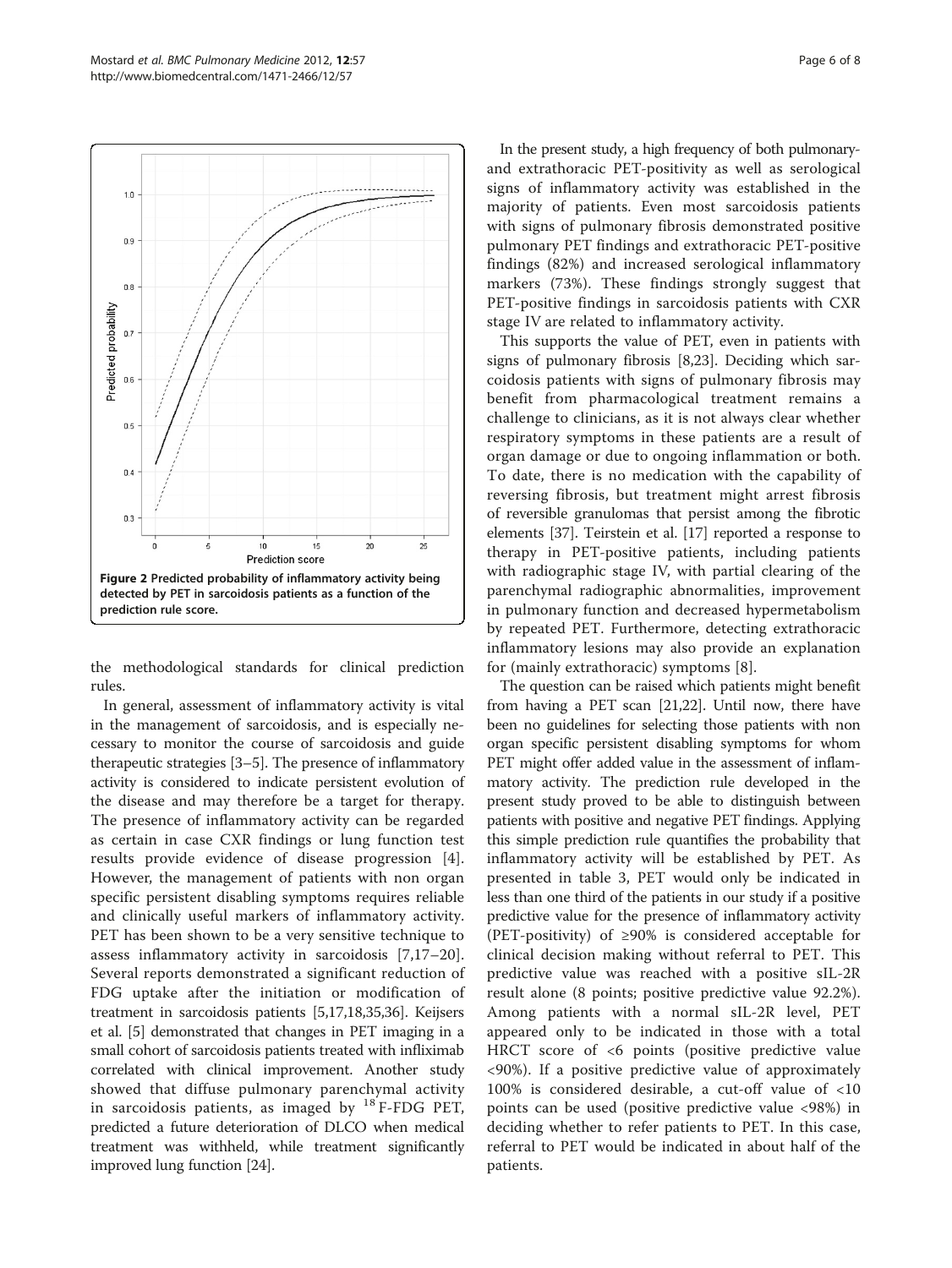<span id="page-6-0"></span>Using this prediction rule to select patients for whom a PET might be indicated can help to reduce the number of PET scans. This may result in considerable cost reductions, as only a limited number of tests have to be used and these tests are far less expensive than PET. In addition, our prediction rule represents the first attempt to standardize the assessment of inflammatory activity in sarcoidosis.

It should be noted that this rule has been developed in a sample of sarcoidosis patients with non organ specific persistent disabling symptoms. It was derived from and validated in patients from a single referral centre for sarcoidosis, which could limit the generalization of these results. Hence, validation of this prediction rule in other, and larger, sarcoidosis patient populations is warranted. We used bootstrap validation for the internal validation, and adjusted the regression coefficients using the shrinkage factor. Prospective evaluation of the prediction rule in the future should use the internally validated model as described in table [2](#page-3-0).

In conclusion, the derived and internally validated clinical prediction rule, based on sIL-2R levels and HRCT scoring results, appeared to be useful to identify sarcoidosis patients with a high probability of inflammatory activity. Hence, using this rule may be helpful to identify sarcoidosis patient in whom a PET might be of additional value to assess inflammatory activity. These results may affect patient care by providing supportive evidence for more effective use of PET scan in the assessment of inflammatory activity in sarcoidosis.

#### **Abbreviations**

ACE: Angiotensin-converting enzyme; BAL: Bronchoalveolar lavage; CI: Confidence interval; CVID: Common variable immunodeficiency; CXR: Chest radiography; DLCO: Diffusion capacity for carbon monoxide; FAS: Fatigue assessment scale; 18F-FDG: Fluorine18-fluorodeoxyglucose; FVC: Forced vital capacity; H-L: Hosmer and Lemeshow; HRCT: Highresolution computed tomography; PET/CT: Positron emission tomography/ computed tomography; sIL-2R: Soluble interleukin-2 receptor; ROC: Receiver operating characteristic; SFN: Small fiber neuropathy; SFNSL: Small fiber neuropathy screenings list; SUV: Standard uptake value; TOF: Time-of-flight.

#### Competing interests

The authors declare that they have no competing interests.

#### Authors'contributions

RM has made significant contributions to the conception and design of the study, selected data of eligible study subject, has contributed to the interpretation of the data, prepared the draft version of the article and has critically revised the article for important intellectual content. SvK and PN have made substantial contributions to conception and design, analysis and interpretation of data, and revised the article for important intellectual content. JV and MvK have made significant contributions to the acquisition of data, analysis and interpretation of data, and revised the article for important intellectual content. PW has selected data of eligible study subject and has critically revised the article for important intellectual content. MD has made significant contributions to the conception and design of the study, selected data of eligible study subject, has contributed to the interpretation of the data, and has critically revised the article for important intellectual content. All authors read and approved the final approval of the manuscript.

#### Author details

<sup>1</sup>Department of Respiratory Medicine, Atrium Medical Centre, Heerlen, The Netherlands. <sup>2</sup>Department of Epidemiology, University Maastricht, Maastricht, The Netherlands. <sup>3</sup>Department of Radiology, University Hospital Gasthuisberg, Leuven, Belgium. <sup>4</sup>Department of Nuclear Medicine, Maastricht University Medical Centre, Maastricht, The Netherlands. <sup>5</sup>Department of Clinical Chemistry, Maastricht University Medical Centre, Maastricht, The Netherlands. <sup>6</sup>Faculty of Health, Medicine and Life Sciences, University Maastricht, The Netherlands and Department of interstitial lung diseases, Hospital Gelderse Valley, Ede, The Netherlands. <sup>7</sup>Faculty of Health, Medicine and Life Sciences UNS 40 room 4.550, University Maastricht The Netherlands, PO Box 3100, 6202 NC Maastricht, The Netherlands.

#### Appendix

Table 4 Definition of abnormal high-resolution computed tomography (HRCT) findings in sarcoidosis, adapted from Oberstein et al. [\[27](#page-7-0)], visual score

|                                             | Lung volume affected <sup>a</sup>  |           |             |              |  |
|---------------------------------------------|------------------------------------|-----------|-------------|--------------|--|
|                                             | No lesions: 0                      | $<$ 33%:1 | $<66\%:2$   | $>66\%$ :3   |  |
| Typical patterns of parenchymal involvement |                                    |           |             |              |  |
| <b>BVB</b>                                  |                                    |           |             |              |  |
| PC                                          |                                    |           |             |              |  |
| <b>ND</b>                                   |                                    |           |             |              |  |
| LS.                                         |                                    |           |             |              |  |
|                                             | Pathological findings <sup>b</sup> |           |             |              |  |
|                                             | None: 0                            | Minor:1   | Moderate: 2 | Pronounced:3 |  |
| PL                                          |                                    |           |             |              |  |
| LN                                          |                                    |           |             |              |  |

BVB: thickening or irregularity of the bronchovascular bundle; PC: parenchymal consolidation (including ground-glass opacifications); ND: intraparenchymal nodules; LS: septal and nonseptal lines; PL: focal pleural thickening; LN: enlargement of the mediastinal lymph nodes.

The total score is obtained by adding up the individual scores (BVB, ND, LS, PC, LN, and PL).

a The lung volume affected is quantified by a visual score:  $0 =$  no lesions found;  $1 =$  up to 33%;  $2 =$  up to

66%; and 3 = more than 66% of the volume affected.

b The PL and the enlargement of the LN (with a short axis of 1 cm or more considered enlarged) is quantified: 0 = no pathological findings; 1 = minor;  $2 =$  moderate; and  $3 =$  pronounced changes.